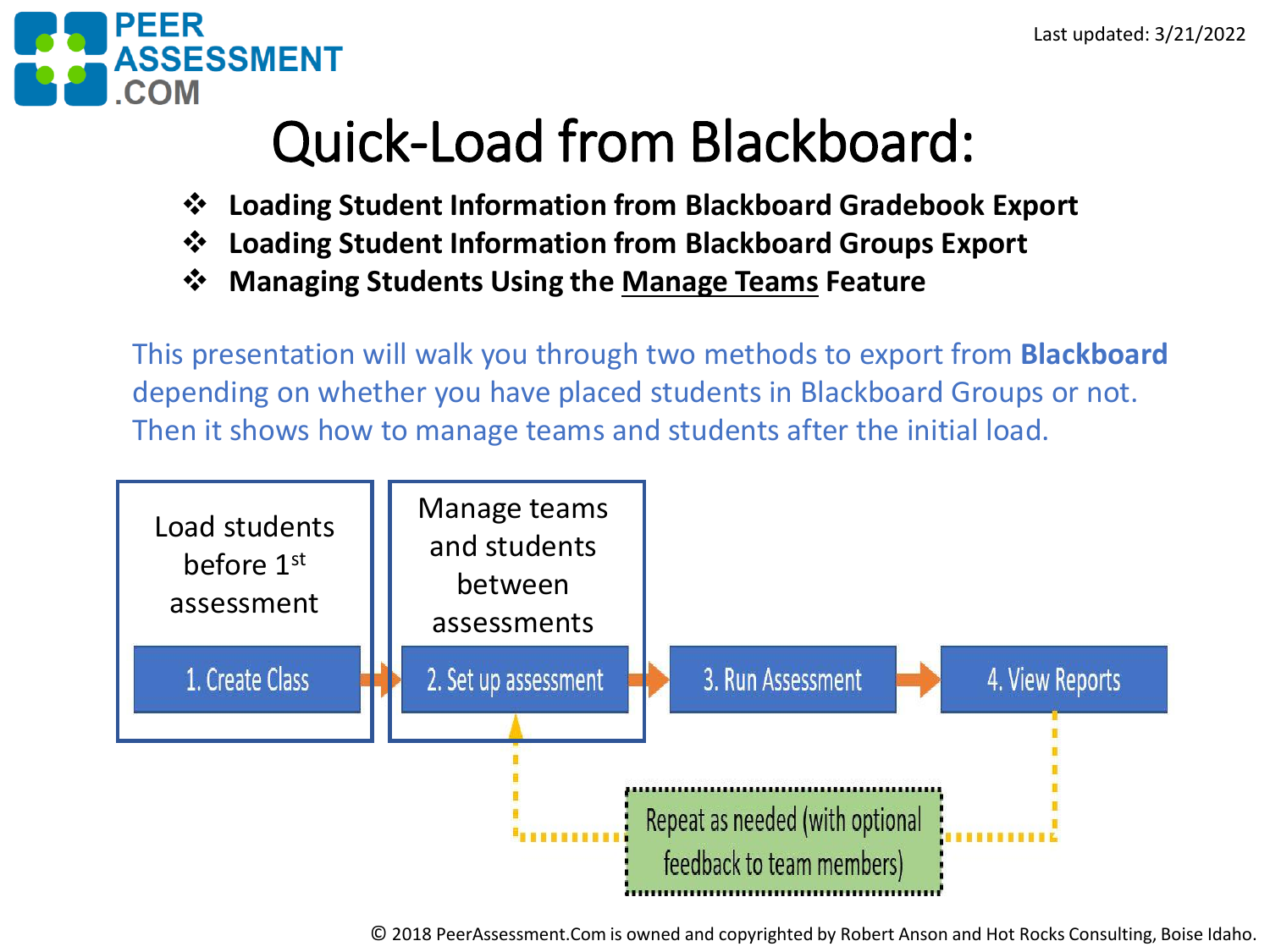

*Quick-Load Students from Blackboard*

Steps to Load Students Steps to Load Students

4. Assign Teams Finally, open *Manage Teams* to assign students to teams. If needed, reassign students to teams for each assessment, or add and remove students from the class. 3. Import Students On the Class Details page, open *Import Data File*. Select the import type and data file name then *Submit*. You can review the data as it is before confirming the import. 2. Create Class In PeerAssessment.Com, press *Create Class*  then fill in the information. Press *Save* to start importing the students. 1. Export **Gradebook** or Groups In Blackboard, open the Gradebook or the Groups feature. (Use Groups if you have put students into teams using Blackboard Groups). Follow directions in the appropriate slides • [Gradebook instructions start on page 3](#page-2-0) • Groups [instructions](#page-5-0) start on page 6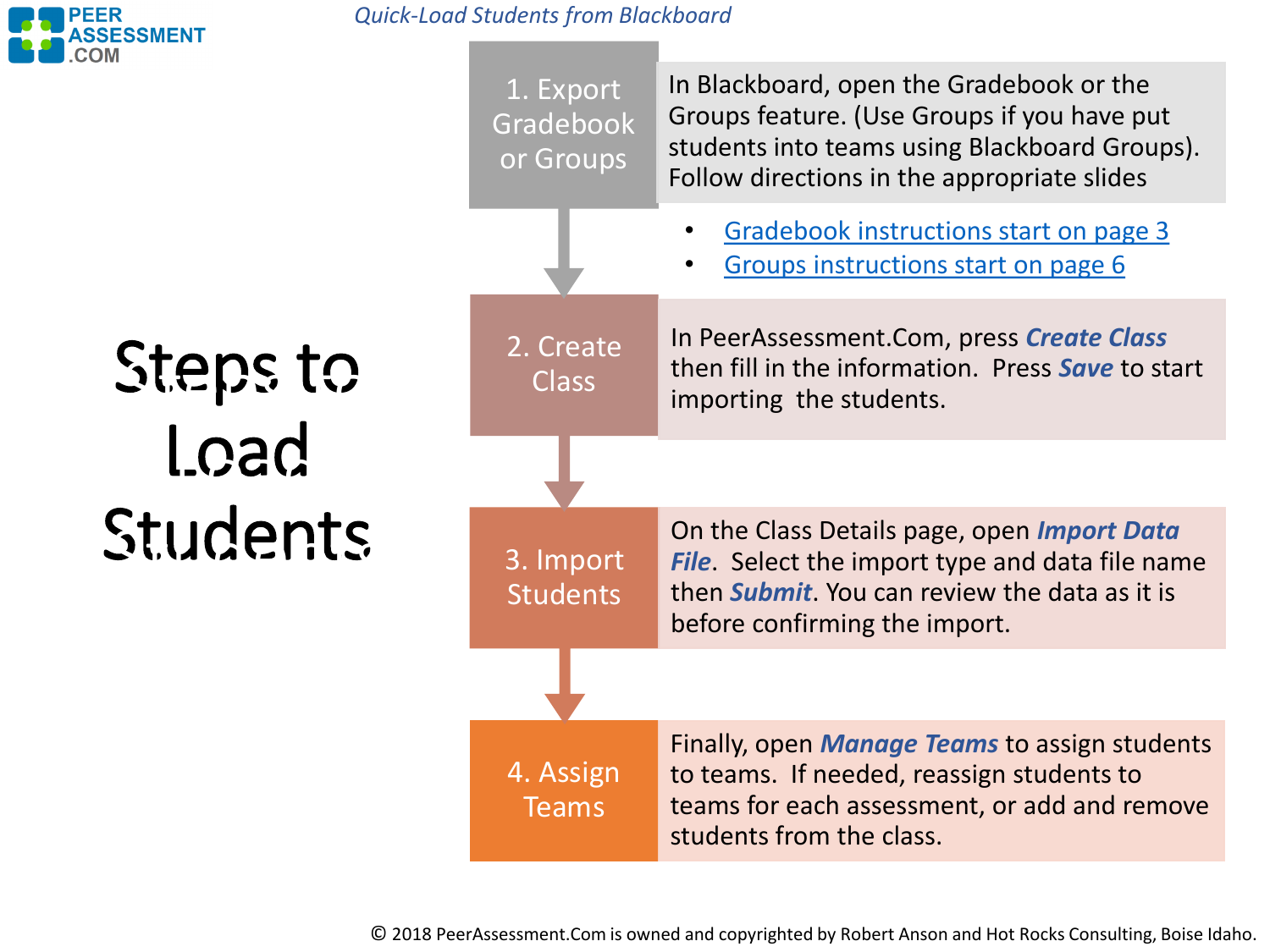<span id="page-2-0"></span>

### Blackboard Gradebook Export *(steps 1-3)*

**Step 1. Open the Grade Center within Blackboard**

**Step 2. Select Work Offline > Download**

**Step 3. Set parameters (below) and press Submit**

*Note: different Blackboard versions may have different menu options*

| <b>Blackboard Menu</b>                         | <b>Create Column</b> |            | Create Calculated Column $\vee$<br>Reports $\vee$<br>Manage $\vee$                                                                                                          |
|------------------------------------------------|----------------------|------------|-----------------------------------------------------------------------------------------------------------------------------------------------------------------------------|
| <b>Course Management</b>                       |                      |            | Work Offline v<br>Filter<br><b>Discover Content</b><br>Upload                                                                                                               |
| <b>Control Panel</b>                           |                      |            | Download<br>Sort Columns By:<br>Or <sub>per:</sub><br>AAscending<br>Layout Position<br>Email<br>Move To Top                                                                 |
| <b>Content Collection</b>                      |                      |            | <b>Grade Information Bar</b><br>Last Sav 3: May 10, 2017 10:19 AM                                                                                                           |
| <b>Course Tools</b>                            | Œ                    | <b>LAS</b> | <b>DATA</b>                                                                                                                                                                 |
| Evaluation                                     | $\Box$               | Am         | Items with Anonymous Grading enabled will not be included in the download.                                                                                                  |
| <b>Grade Center</b>                            |                      |            | Select Data to Download<br>Full Grade Center                                                                                                                                |
| <b>Needs Grading</b>                           | $\Box$               | Aze        | Include Comments for this Colum<br>○ Selected Column<br>$\blacksquare$<br><b>Final Grade</b>                                                                                |
| <b>Full Grade Center</b><br><b>Assignments</b> | $\Box$               | Bar        | <b>User Information Only</b><br>O User Information Only                                                                                                                     |
|                                                | $\Box$               | Bos        | <b>OPTIONS</b>                                                                                                                                                              |
|                                                |                      |            | Choose either the tab delimited (.XLS) or comma delimited (.CSV) delimiter type to open the file directly in Microsoft Excel. Select comma delimited for importing t        |
|                                                |                      |            | <b>Delimiter Type = Comma</b><br><b>Delimiter Type</b><br>◯ Comma C Tab<br>Include Hidden Information<br>○ Yes ◉ No<br>Hidden Information = No<br>Hidden information includ |
|                                                |                      |            | © 2018 PeerAssessment.Com is owned and copyrighted by Robert Anson and Hot Rocks Consulting, Boise Idaho.                                                                   |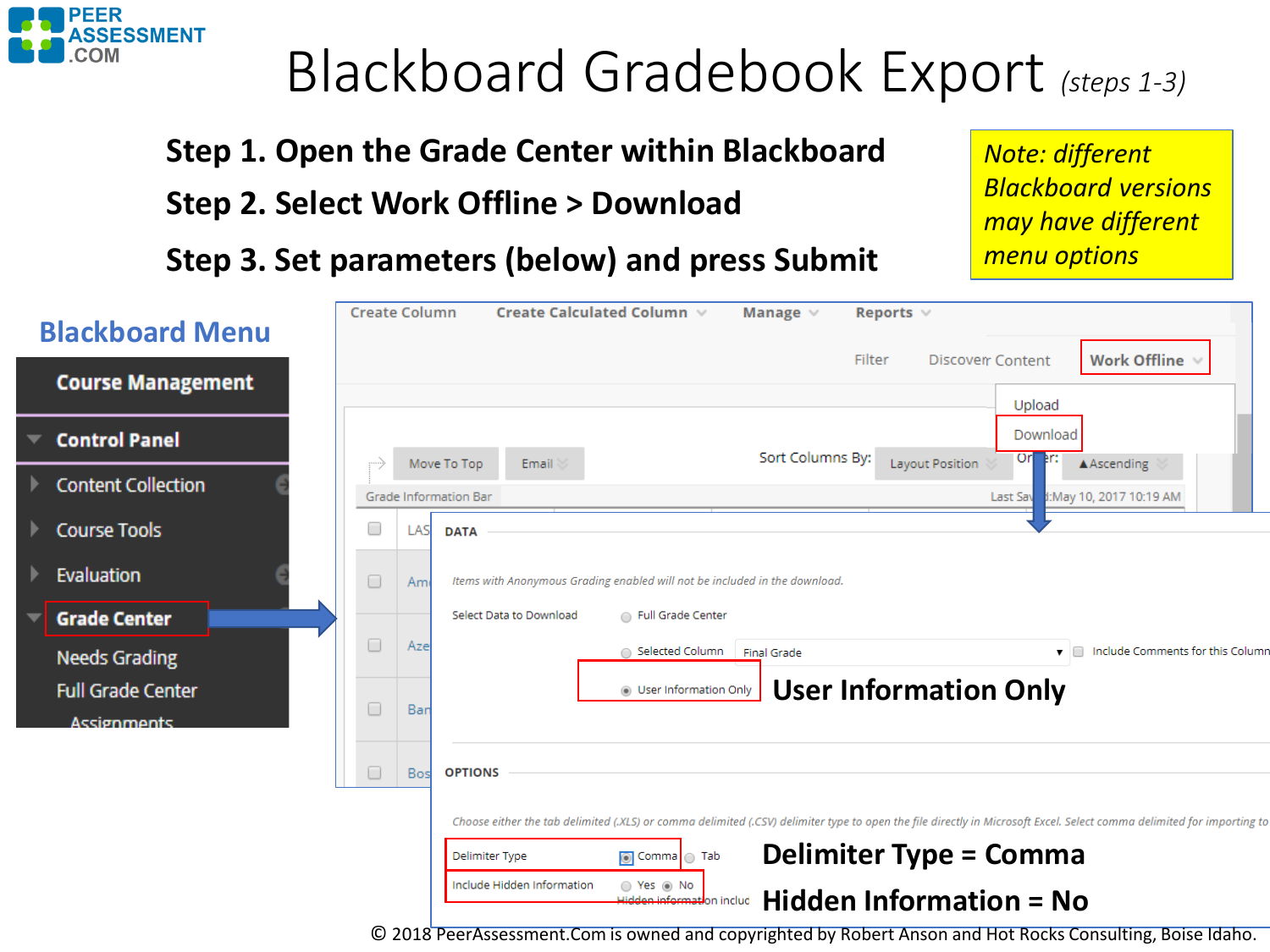

### Blackboard Gradebook Export *(steps 4)*

### **Step 4. Locate downloaded file gc …… .csv**

File contents look like this. You do not need to open it.

|            | A      | B                             |                |            |                    |              |
|------------|--------|-------------------------------|----------------|------------|--------------------|--------------|
|            |        | Last Name First Name Username |                | Student ID | <b>Last Access</b> | Availability |
|            | Trap   | Shae                          | shaetrap       | 11312      | 1/5/2019 11:19 Yes |              |
|            | Green  | Bill                          | billgreen      | 11006      | 1/7/2017 19:59 Yes |              |
|            | Fowler | Roxy                          | roxyfowler     | 12140      | 1/6/2017 10:42 Yes |              |
|            | Lopez  | Jessica                       | jessicalopez12 | 11401      | 1/6/2017 7:42 Yes  |              |
| $\epsilon$ |        |                               |                |            |                    |              |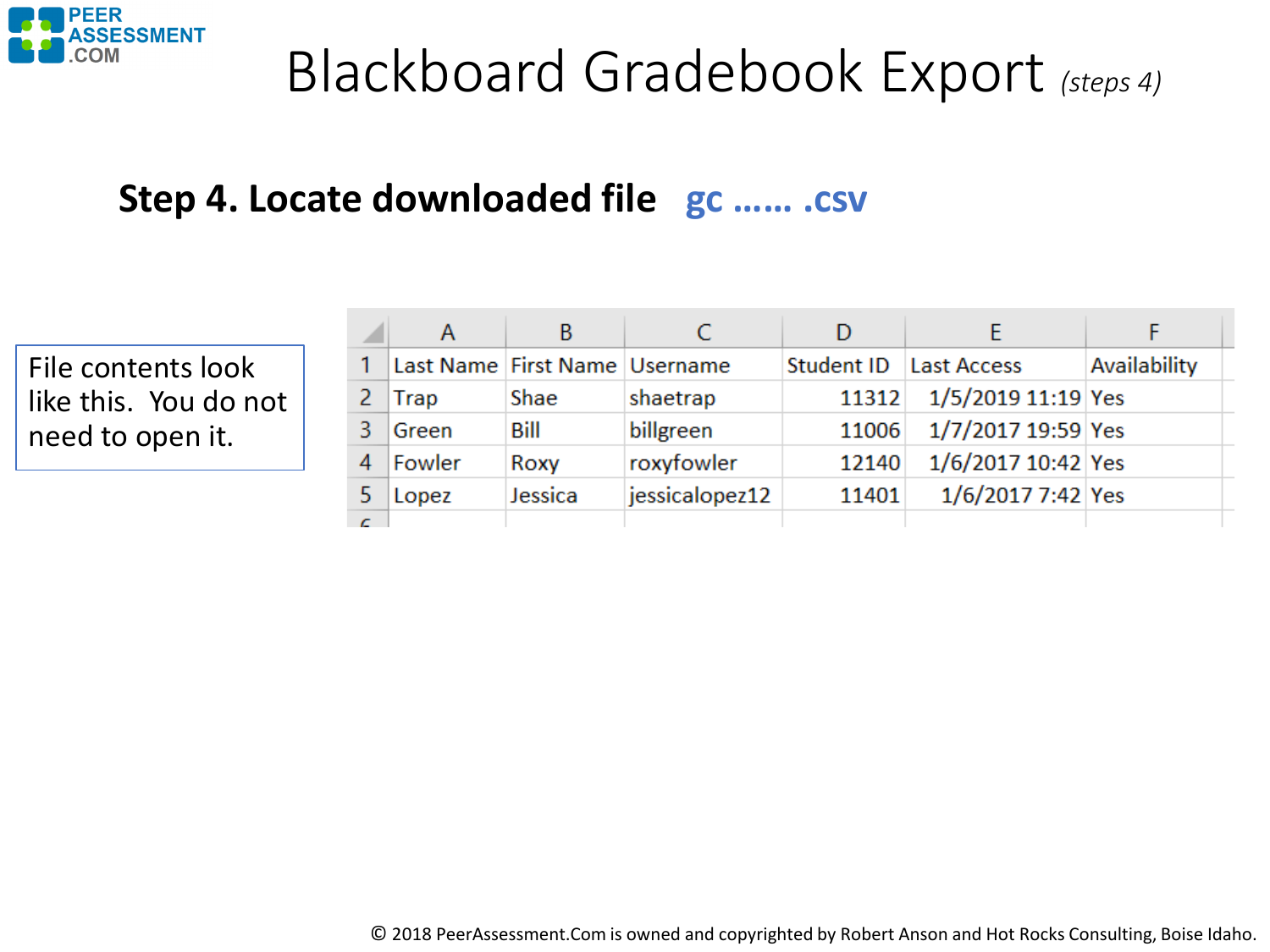

### Blackboard Gradebook Export *(step 5)*

### **Step 5. Import File into PeerAssessment.Com on Class Details Page**

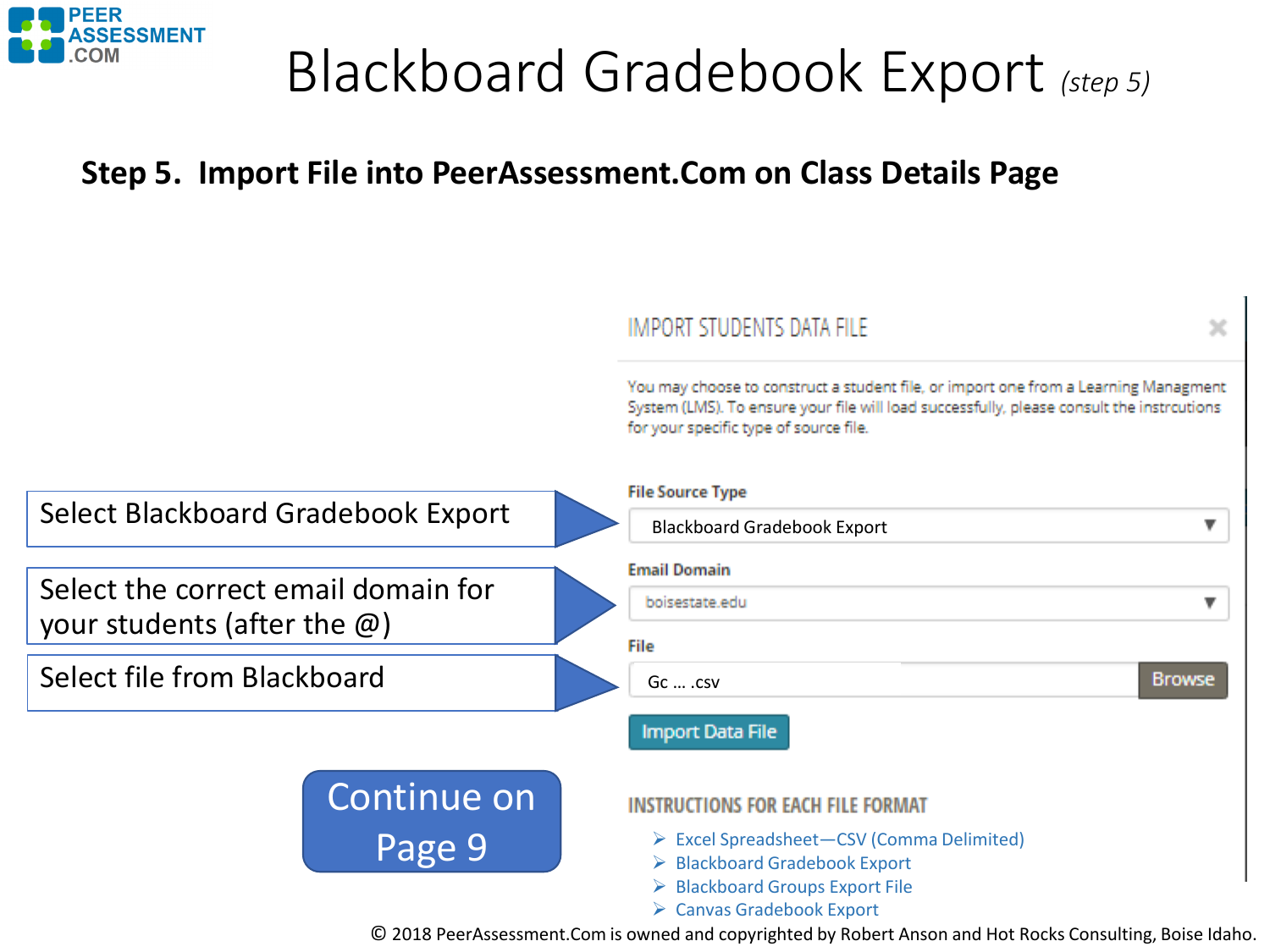<span id="page-5-0"></span>

# Blackboard Groups Export *(steps 1-2)*

### **Step 1. Assign your students to Groups within Blackboard**  *(See Blackboard instructions for this step)* **Step 2. Set parameters (below) and press Submit**

| <b>Blackboard Menu</b>    | Groups        |                                |                                                                                                                                                                                      |                  |                       |
|---------------------------|---------------|--------------------------------|--------------------------------------------------------------------------------------------------------------------------------------------------------------------------------------|------------------|-----------------------|
| <b>Course Management</b>  |               | of online community. More Help | You can facilitate collaboration among students by setting up groups. Groups allow students to establish a closer virtual relationship with members of the class and promote a sense |                  |                       |
| <b>Control Panel</b>      | Create $\vee$ |                                | Import                                                                                                                                                                               | Export           | <b>Group Settings</b> |
| <b>Content Collection</b> |               |                                |                                                                                                                                                                                      |                  |                       |
| <b>Course Tools</b>       |               | <b>Bulk Actions</b>            | <b>View Options</b>                                                                                                                                                                  |                  |                       |
| Evaluation                | $\Box$        | <b>NAME</b>                    | <b>Export Groups and Members</b><br>Export a CSV (comma-separated value) file containing groups and users to your computer. You can export your                                      | <b>AVAILABLE</b> |                       |
| <b>Grade Center</b>       | $\Box$        |                                | (002) CHIN existing group and group members, reorganize as needed offline, and then import them to make changes.<br>More Help                                                        | Yes              |                       |
| <b>Users and Groups</b>   | $\Box$        | (002) DEN                      | <b>EXPORT</b>                                                                                                                                                                        | Yes              |                       |
| <b>Groups</b>             |               | (002) GERM                     |                                                                                                                                                                                      | Yes              |                       |
| <b>Users</b>              |               | 002) JAPAI                     | Groups only                                                                                                                                                                          | Yes              |                       |
|                           |               |                                | Group members only<br><b>Groups and group members</b><br>◉ Groups and group members                                                                                                  |                  |                       |
|                           |               |                                | nclude header row<br>Include header row                                                                                                                                              |                  |                       |
|                           |               |                                |                                                                                                                                                                                      |                  |                       |
|                           |               |                                |                                                                                                                                                                                      |                  | <b>Generates</b>      |
|                           |               |                                |                                                                                                                                                                                      |                  | Email                 |
|                           |               |                                | Click Submit to proceed. Click Cancel to go back.<br>Submit<br>Cancel                                                                                                                |                  | message               |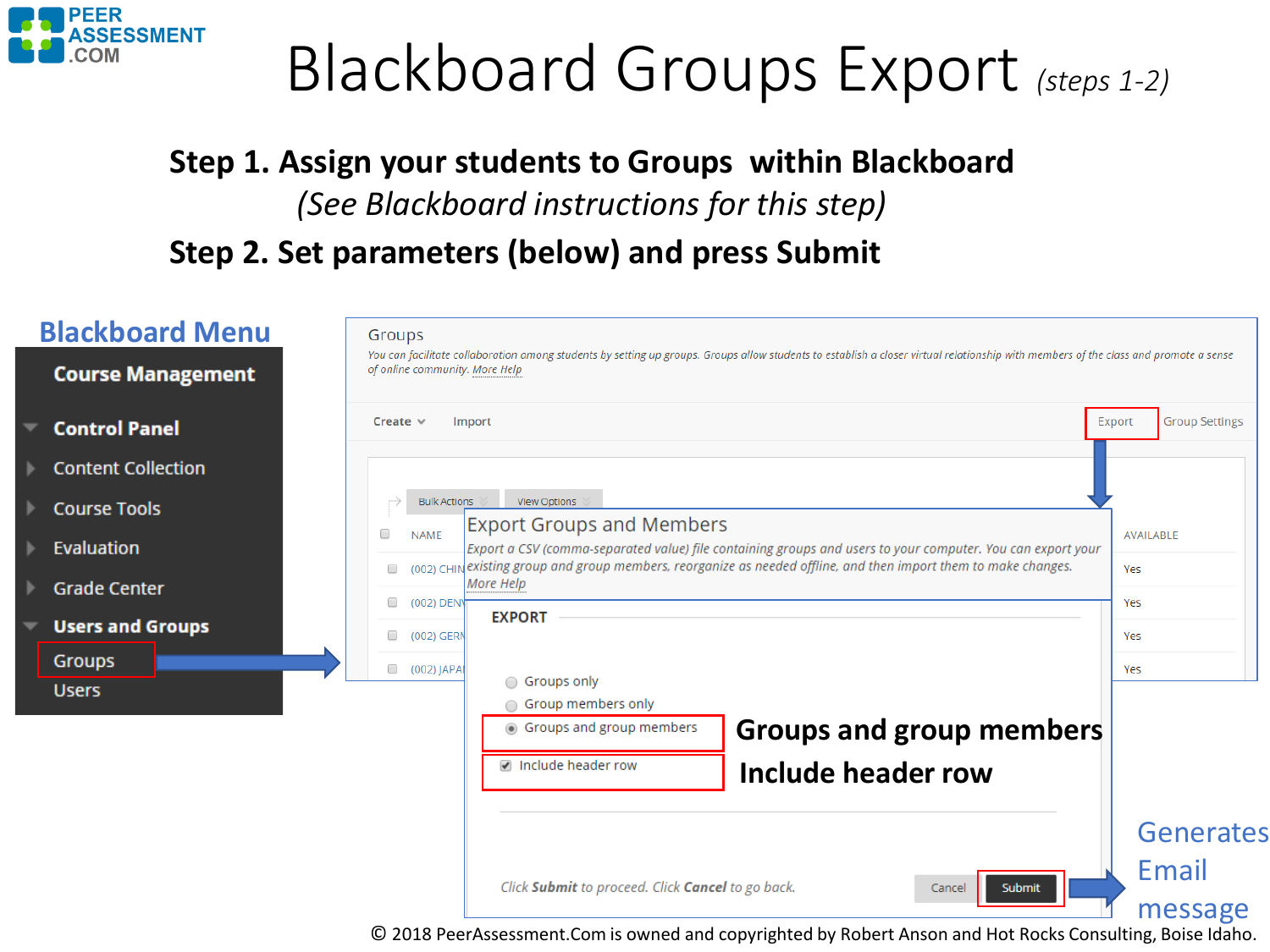

# Blackboard Groups Export *(step 3)*

### **Step 3. Locate downloaded ….\_groupmembers.csv file**

#### Email message generated by Submit



| File contents look |                       |
|--------------------|-----------------------|
|                    | like this. You do not |
| need to open it.   |                       |

|   |            | В                 | C           |                                 |        |  |
|---|------------|-------------------|-------------|---------------------------------|--------|--|
|   | Group Code | <b>User Name</b>  |             | Student Id First Name Last Name |        |  |
|   | Team-A     | <b>BillSmith</b>  | 12345 Bill  |                                 | Smith  |  |
| 3 | Team-A     | SusanJones        | 23456 Susan |                                 | Jones  |  |
| 4 | Team-A     | KimSteele         | 34567 Kim   |                                 | Steele |  |
| 5 | Team-B     | <b>JaneAnders</b> | 45678 Jane  |                                 | Anders |  |
|   | Team-B     | LiamHill          | 67890 Liam  |                                 | Hill   |  |
|   |            |                   |             |                                 |        |  |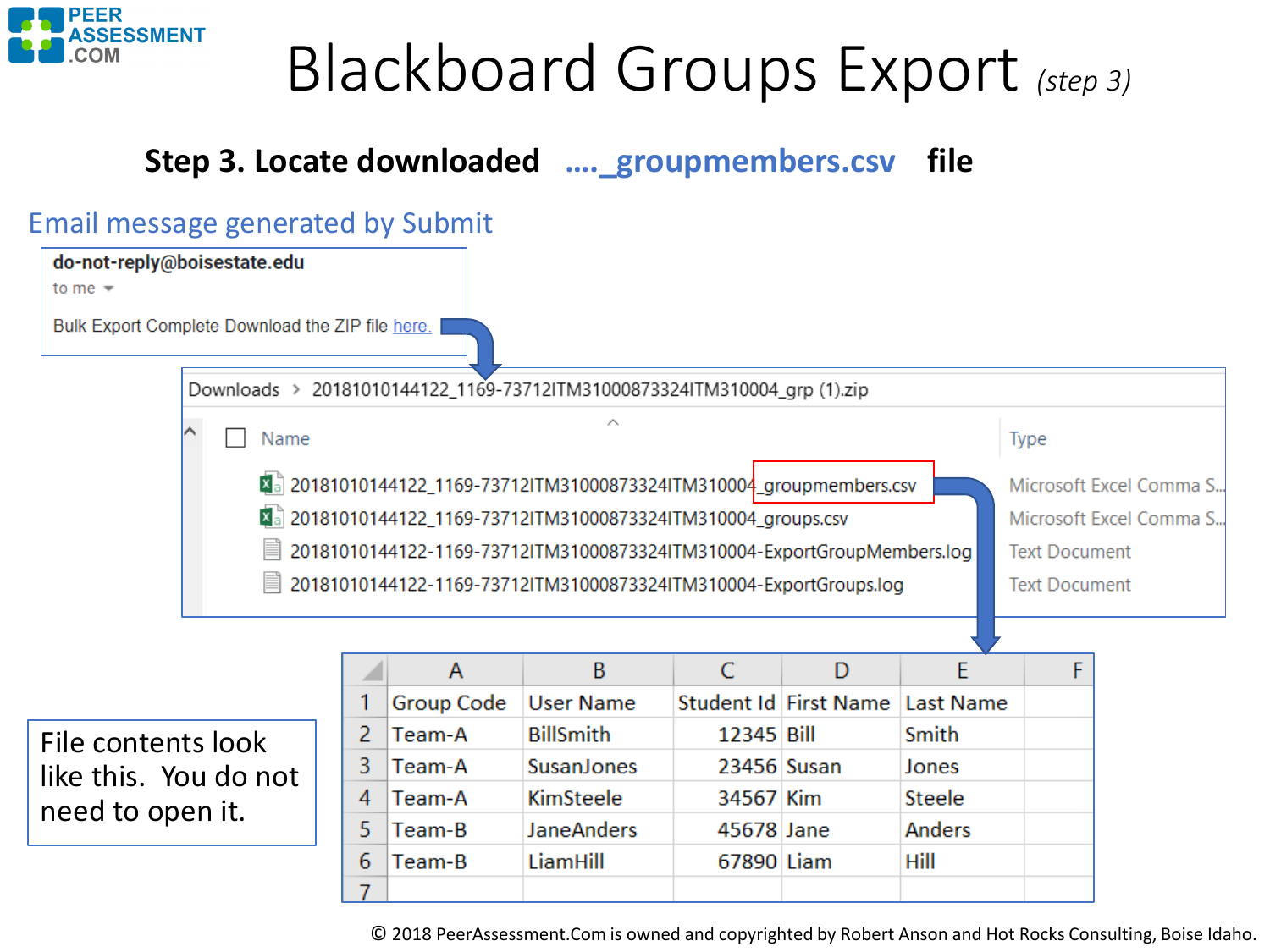

# Blackboard Groups Export *(step 4)*

### **Step 4. Import File into PeerAssessment.Com on Class Details Page**



**Blackboard Groups Export File**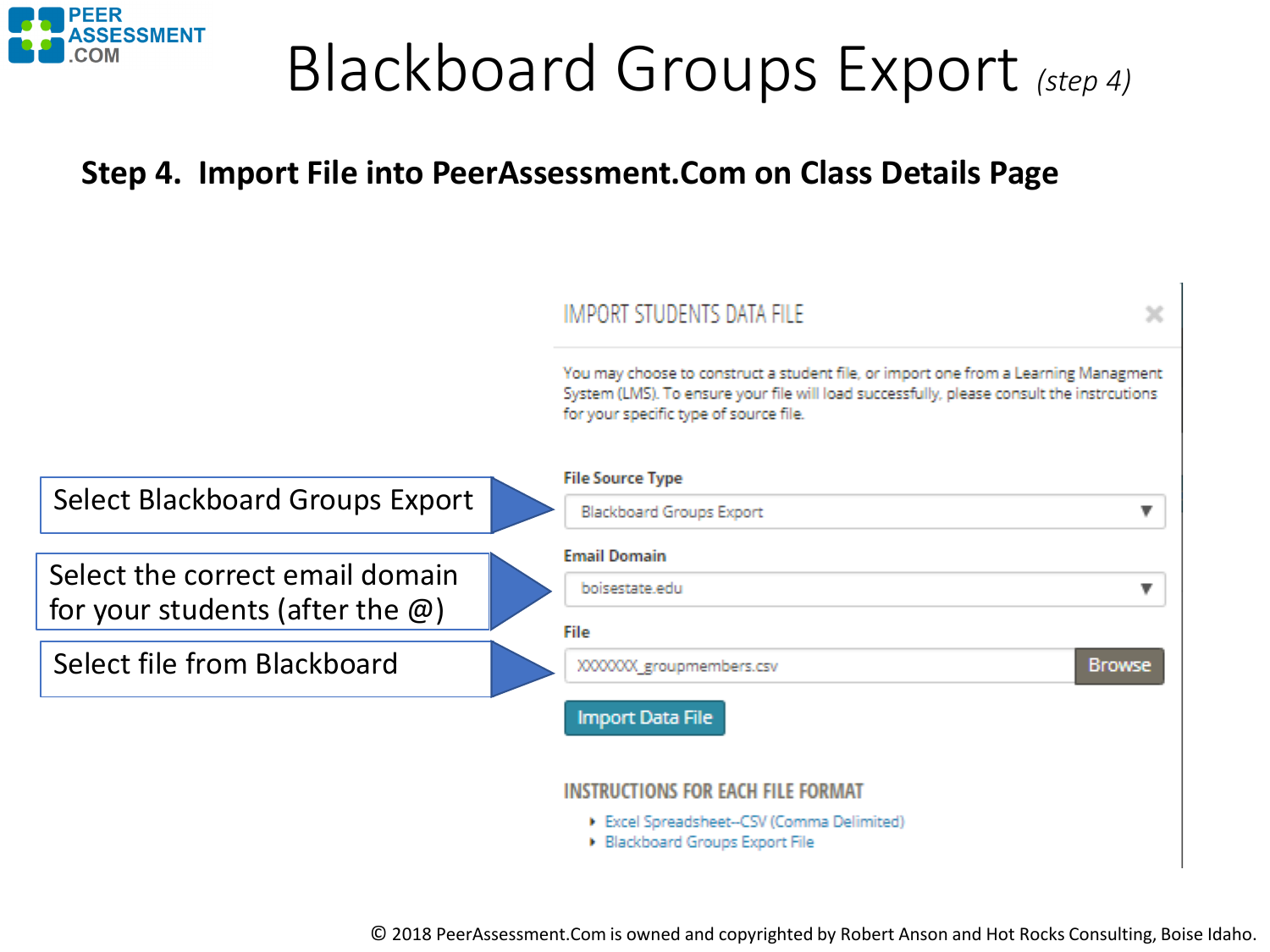<span id="page-8-0"></span>

## Blackboard Export *(last step)*

#### **Last Step. Review data: Confirm & Import**

| <b>Team</b>          | TINA ANSON, FALL 2018<br>Email | <b>First Name</b>                                                                         | <b>Last Name</b> | School Id |
|----------------------|--------------------------------|-------------------------------------------------------------------------------------------|------------------|-----------|
| Team-A               | BillSmith@boisestate.edu       | Bill                                                                                      | Smith            | 12345     |
| Team-A               | SusanJones@boisestate.edu      | Susan                                                                                     | lones            | 23456     |
| Team-A               | KimSteele@boisestate.edu       | <b>Kim</b>                                                                                | Steele           | 34567     |
| Team-B               | JaneAnders@boisestate.edu      | lane                                                                                      | Anders           | 45678     |
| Team-B               | LiamHill@boisestate.edu        | Liam                                                                                      | Hill             | 67890     |
| Confirm & Import     | Cancel                         | <b>Class Details Page</b>                                                                 |                  |           |
| STUDENT ENROLLMENT O |                                |                                                                                           |                  |           |
|                      | Teams Loaded: 2                | Load Student Data File Import Data File<br>Students Loaded: 5 View Teams   Clear Students |                  |           |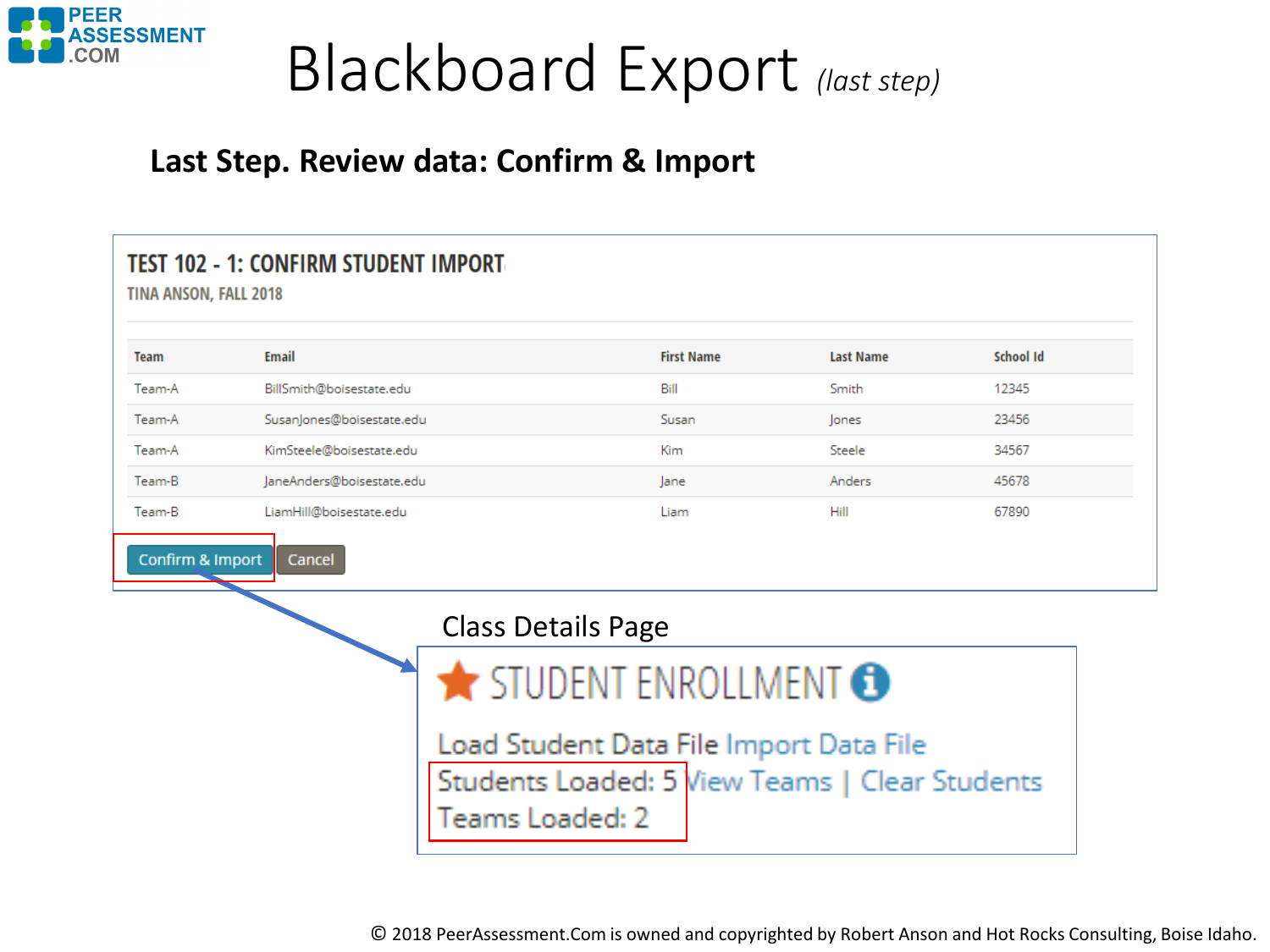

### Managing Teams and Students after Loading the File

Use Manage Teams to adjust your Teams & Students

- a. Assign students to teams if Teams were not in your Load File
- b. Add/Edit/Remove students as enrollments change
- c. Between Assessments, change the teams and team rosters

### Assessments Page

Automatically distribute

| <b>DASHBOARD</b><br><b>CLASSES</b><br>ADMIN ~                                                                                                        |                                    |                                                        |                                                                             |                      |
|------------------------------------------------------------------------------------------------------------------------------------------------------|------------------------------------|--------------------------------------------------------|-----------------------------------------------------------------------------|----------------------|
| ART 100 - 001 (TEST, SPRING 2022)                                                                                                                    | <b>ASSESSMENTS</b><br><b>CLASS</b> | <b>REPORTS</b>                                         |                                                                             |                      |
| <b>ASSESSMENTS</b><br><b>O</b> ASSESSMENTS Here build each assessment to run in your class. Your assessments can all be exactly the Show More $\vee$ |                                    |                                                        |                                                                             | <b>Back</b>          |
| + New Assessment<br>Assessment 1                                                                                                                     |                                    |                                                        |                                                                             |                      |
| <b>ASSESSMENT STATUS: NO SCHEDULE SET</b><br><b>STUDENT RESPONSES: 0/6</b>                                                                           |                                    |                                                        | E TEAMS FOR ASSESSMENT #1<br><b>View Team Roster</b><br><b>Manage Teams</b> |                      |
| <b>*</b> ASSESSMENT SCHEDULE                                                                                                                         |                                    |                                                        | <b>Team: Unassigned</b>                                                     |                      |
| <b>Start Date</b>                                                                                                                                    | 曲<br>$\checkmark$<br>÷<br>06       | $\checkmark$<br>$\checkmark$<br>30<br>am               | Stazz7 Anson<br>Stazz8 Anson                                                |                      |
| <b>Reminder Date 1</b>                                                                                                                               | m<br>и<br>06<br>$\checkmark$       | $\checkmark$<br>30<br>$\checkmark$<br>am               | <b>Team: Test Team 1</b>                                                    | Assessment Completed |
| Reminder Date 2                                                                                                                                      | 飴<br>05<br>$\checkmark$<br>÷       | $om \vee$<br>$\checkmark$<br>00                        | Stazz1 Anson                                                                |                      |
| <b>End Date</b>                                                                                                                                      | m<br>$\vee$ :<br>11                | $\overline{55}$<br>$\checkmark$<br>$\checkmark$<br>om. | Stazz2 Anson<br>Stazz3 Anson                                                |                      |
| E ASSESSMENT OPTIONS                                                                                                                                 |                                    |                                                        | <b>Team: Test Team 2</b>                                                    | Assessment Completed |
| <b>Manage Questions</b>                                                                                                                              |                                    |                                                        | Stazz4 Anson                                                                |                      |
|                                                                                                                                                      |                                    |                                                        | Stazz5 Anson                                                                |                      |
| <b>Manage Email Messages</b><br><b>Report Distribution:</b>                                                                                          |                                    |                                                        | Stazz6 Anson                                                                |                      |

In this example, Assessment 1 includes 8 students, placed in 2 teams, with 2 students Unassigned.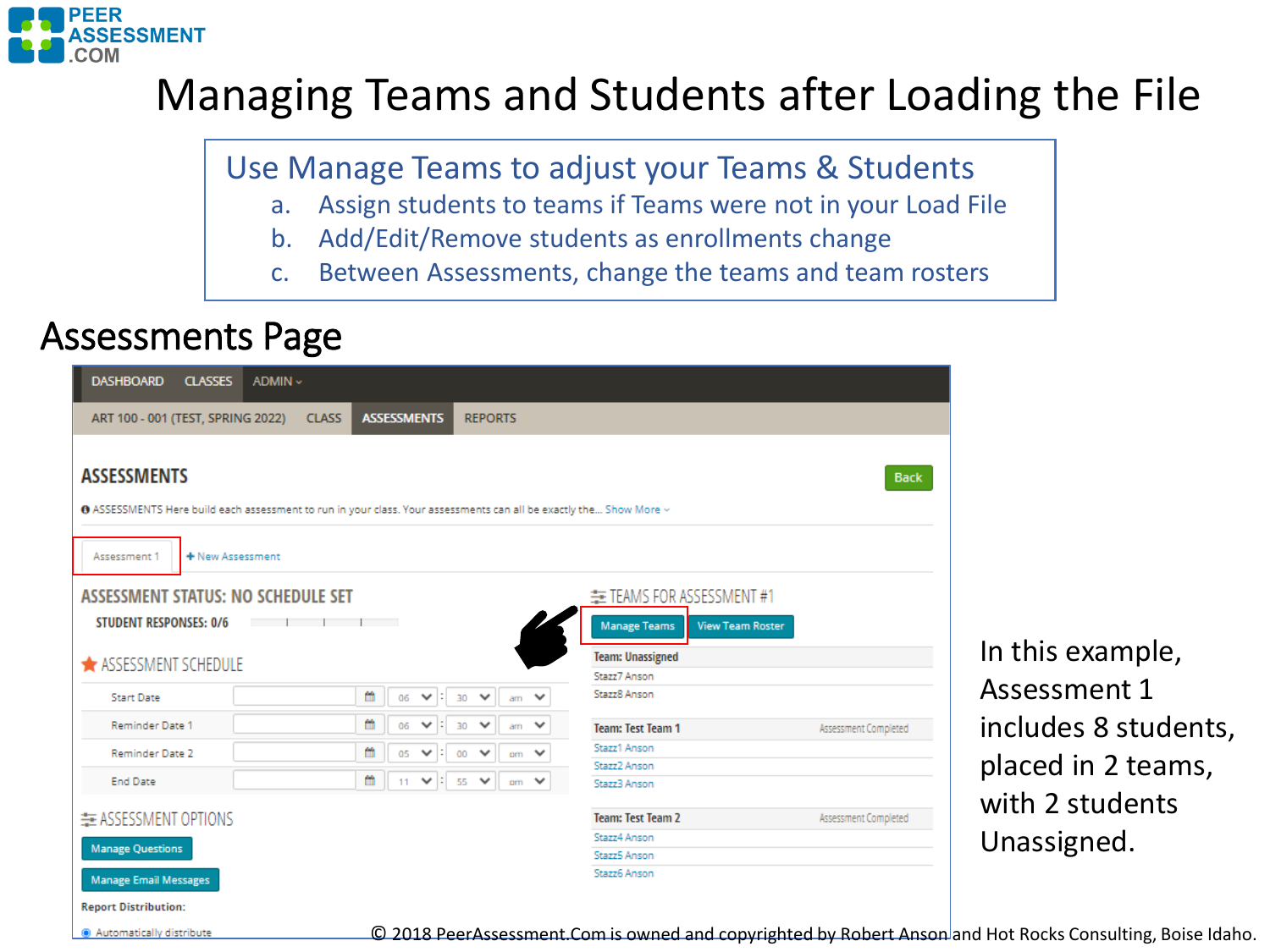

Managing Teams and Students

### Manage Teams page

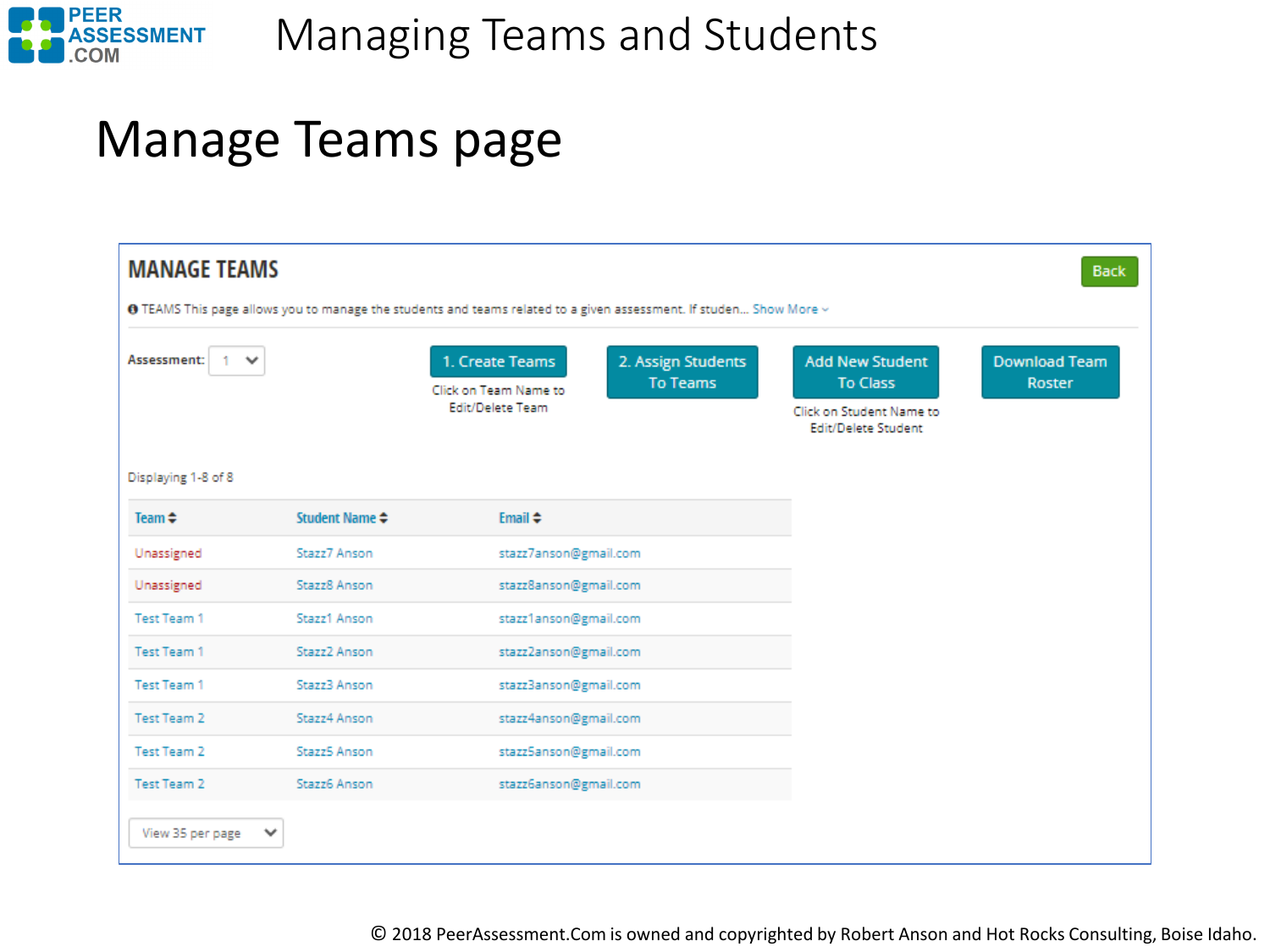

Unassigned

Test Team 1

Test Team 2

Unassigned

**Save Team Assignments** 

Stazz4 Anson

Stazz5 Anson

Stazz6 Anson

Stazz7 Anson

Stazz8 Anson

Cancel

 $\checkmark$ 

stazz4anson@gmail.com

stazz5anson@gmail.com

stazz6anson@gmail.com

stazz7anson@gmail.com

stazz8anson@gmail.com

- *ii. Assign Students* to select each student's team from the dropdown.
- *iii. Save Team Assignments*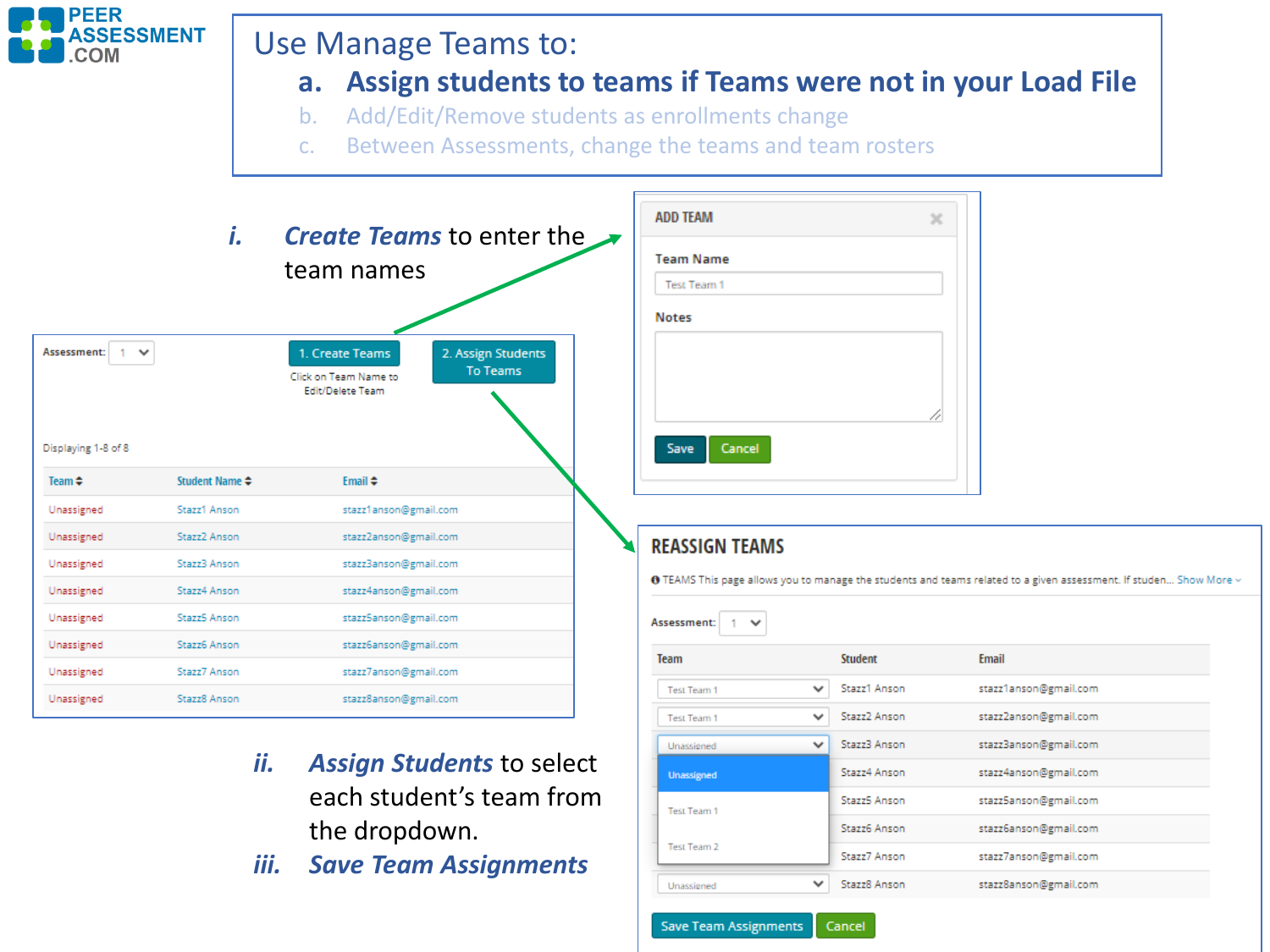

#### Use Manage Teams to:

- a. Assign students to teams if Teams were not in your Load File
- **b. Add/Edit/Remove students as enrollments change**
- c. Between Assessments, change the teams and team rosters



| ii. Add New Student<br>to Class<br><b>Add New Student</b><br>To Class<br>iii. Enter information.<br>lick on Student Name to<br>iv. Save<br><b>Edit/Delete Student</b> |
|-----------------------------------------------------------------------------------------------------------------------------------------------------------------------|
| <b>ADD STUDENT</b><br>×                                                                                                                                               |
| Add Student to Class: Enter information in all fields<br>for this student. Check Active box. Press 'Save'.                                                            |
| Edit Student: Click on Student Name in the list, and<br>make changes. Press 'Save'.                                                                                   |
| Remove Student From Class: Click on Student Name<br>in the the list. Press 'Remove From Class' button, and<br>confirm.                                                |
| Email                                                                                                                                                                 |
| stazz8anson@gmail.com                                                                                                                                                 |
| <b>First Name</b>                                                                                                                                                     |
| <b>Stazz8</b>                                                                                                                                                         |
| <b>Last Name</b>                                                                                                                                                      |
| Anson                                                                                                                                                                 |
| <b>Student ID (optional)</b>                                                                                                                                          |
|                                                                                                                                                                       |
| <b>Team (optional)</b>                                                                                                                                                |
| <b>Test Team 2</b>                                                                                                                                                    |
| <b>Notes</b>                                                                                                                                                          |
|                                                                                                                                                                       |
|                                                                                                                                                                       |
|                                                                                                                                                                       |

© 2018 PeerAssessment.Com is owned and copyrighted by Robert Anson and Hot Rocks Consulting, Boise Idaho.

 $\times$